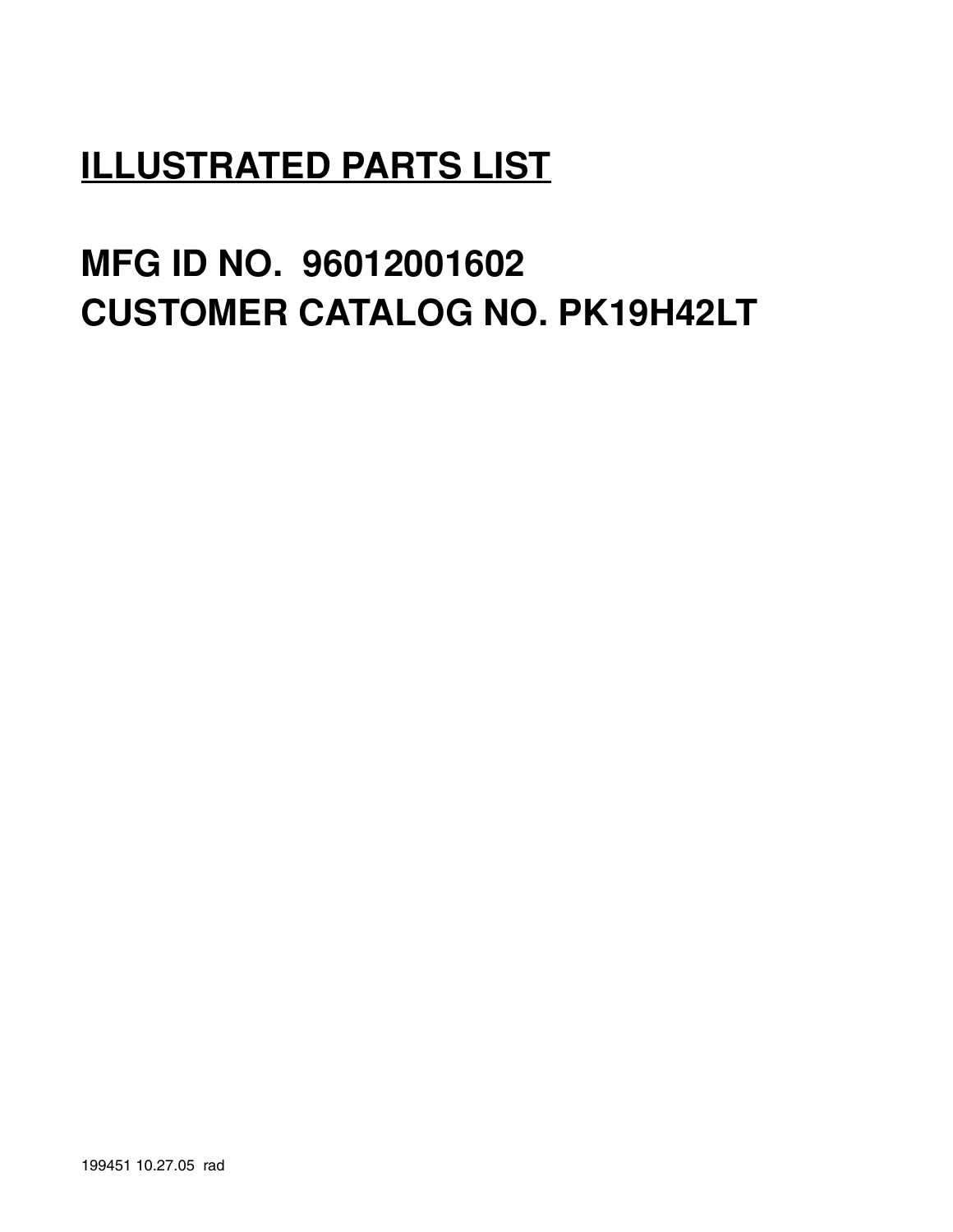**DECALS** 



| <b>KEY</b> | PAR I  |                               |
|------------|--------|-------------------------------|
| NO.        | NO.    | <b>DESCRIPTION</b>            |
| 1          | 193939 | Decal Oper                    |
| 3          | 186164 | Decal Hood LH                 |
| 4          | 194509 | Decal Side Panel Logo         |
| 6          | 170563 | Decal Warning, Keep Hand Away |
|            | 194555 | Decal Replacement Parts       |
| 8          | 179128 | Decal Deck "B" 42"            |
| 9          | 172740 | Decal Fender Logo             |
| 10         | 157140 | Decal Fender Danger E/F       |
| 11         | 172743 | Decal Ins Strg Whl            |
| 12         | 173587 | Decal Fend Reflector Rh       |
|            |        |                               |

| KEY<br>NO. | <b>PART</b><br>NO. | <b>DESCRIPTION</b>             |
|------------|--------------------|--------------------------------|
| 13         | 173589             | Decal Fend Reflector Lh        |
| 14         | 160396             | Decal V-Belt Schematic         |
| 16         | 186163             | Decal Hood Rh                  |
| 20         | 145005             | Decal Bat Dan/Psn              |
|            | 179768X428         | Pad Footrest LH                |
|            | 179769X428         | Pad Footrest RH                |
|            | 138311             | Decal Handle Lft Height Adjust |
|            | 166960             | Decal Bypass                   |
|            | 400198             | Manual Operator's E&F          |
|            | 199451             | <b>Manual Parts E&amp;F</b>    |

### **WHEELS AND TIRES**



| rey | PAR I                                                 |                                   |  |  |  |
|-----|-------------------------------------------------------|-----------------------------------|--|--|--|
| NO. | NO.                                                   | <b>DESCRIPTION</b>                |  |  |  |
|     | 59192                                                 | Cap Valve Tire                    |  |  |  |
| 2   | 65139                                                 | <b>Stem Valve</b>                 |  |  |  |
| 3   | 106222X                                               | Tire FT 15 x 6 0 - 6 Service      |  |  |  |
| 4   | 59904                                                 | Tube Front (Service Item Only)    |  |  |  |
| 5   | 106732X421                                            | Rim Asm 6" front Service          |  |  |  |
| 6   | 278H                                                  | Fitting Grease (Front Wheel Only) |  |  |  |
| 7   | 9040H                                                 | Bearing Flange (Front Wheel nly)  |  |  |  |
| 8   | 106108X421                                            | Rim Asm 8" rear Service           |  |  |  |
| 9   | 138468                                                | Tire R T 20 x 8-8 Service         |  |  |  |
| 10  | 7152J                                                 | Tube Rear (Service Item Only)     |  |  |  |
| 11  | 104757X421                                            | Cap Axle Blk 1 50 x 1 00          |  |  |  |
|     | 144334                                                | Sealant, Tire (10 oz. Tube)       |  |  |  |
|     | NATE. All component dimensions situate in LLC incluse |                                   |  |  |  |

**NOTE:** All component dimensions given in U.S. inches 1 inch = 25.4 mm

**KEY PART**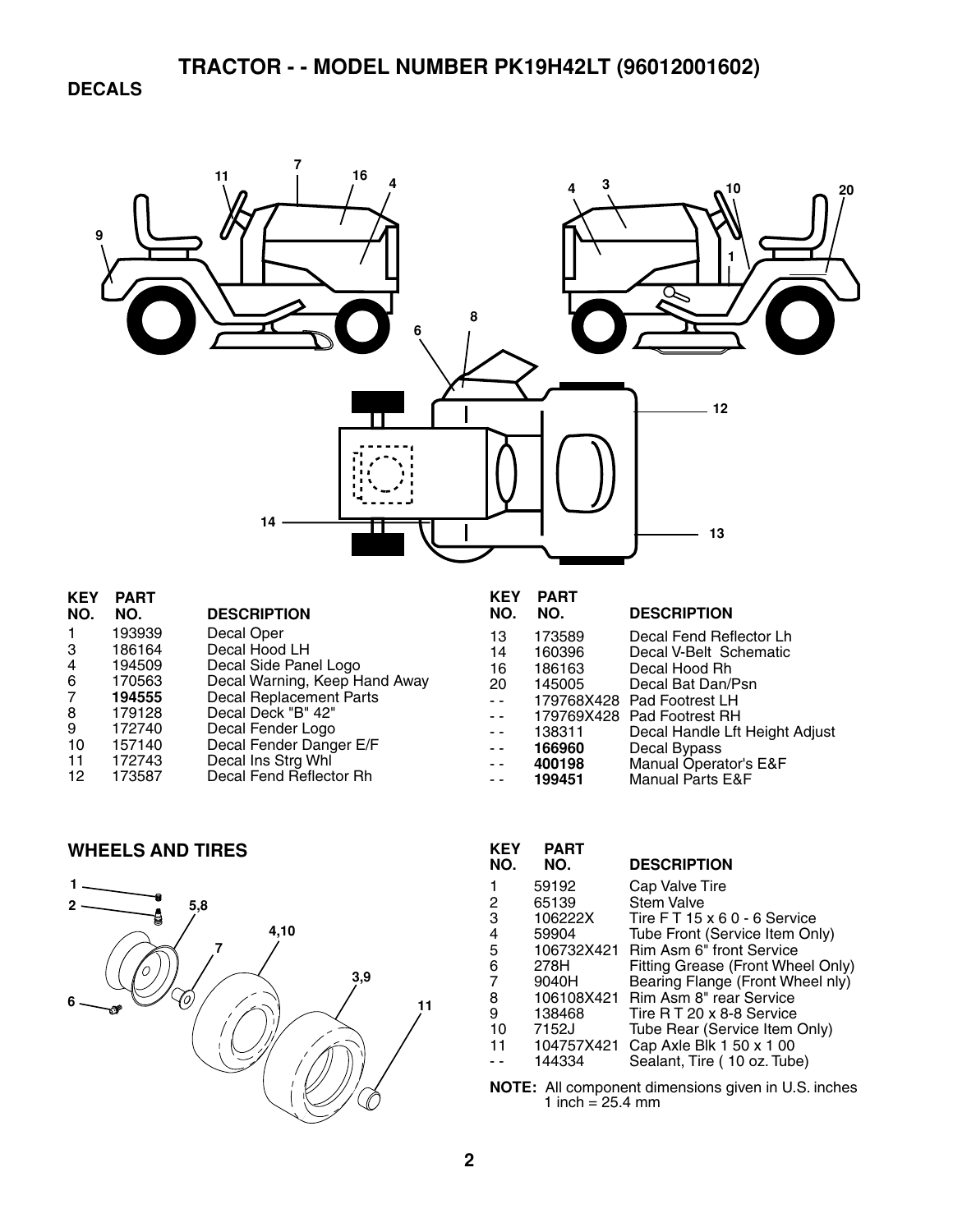#### **TRACTOR - - MODEL NUMBER PK19H42LT (96012001602) SCHEMATIC**



NONE 02731

START  $\vert B + S + A1 \vert$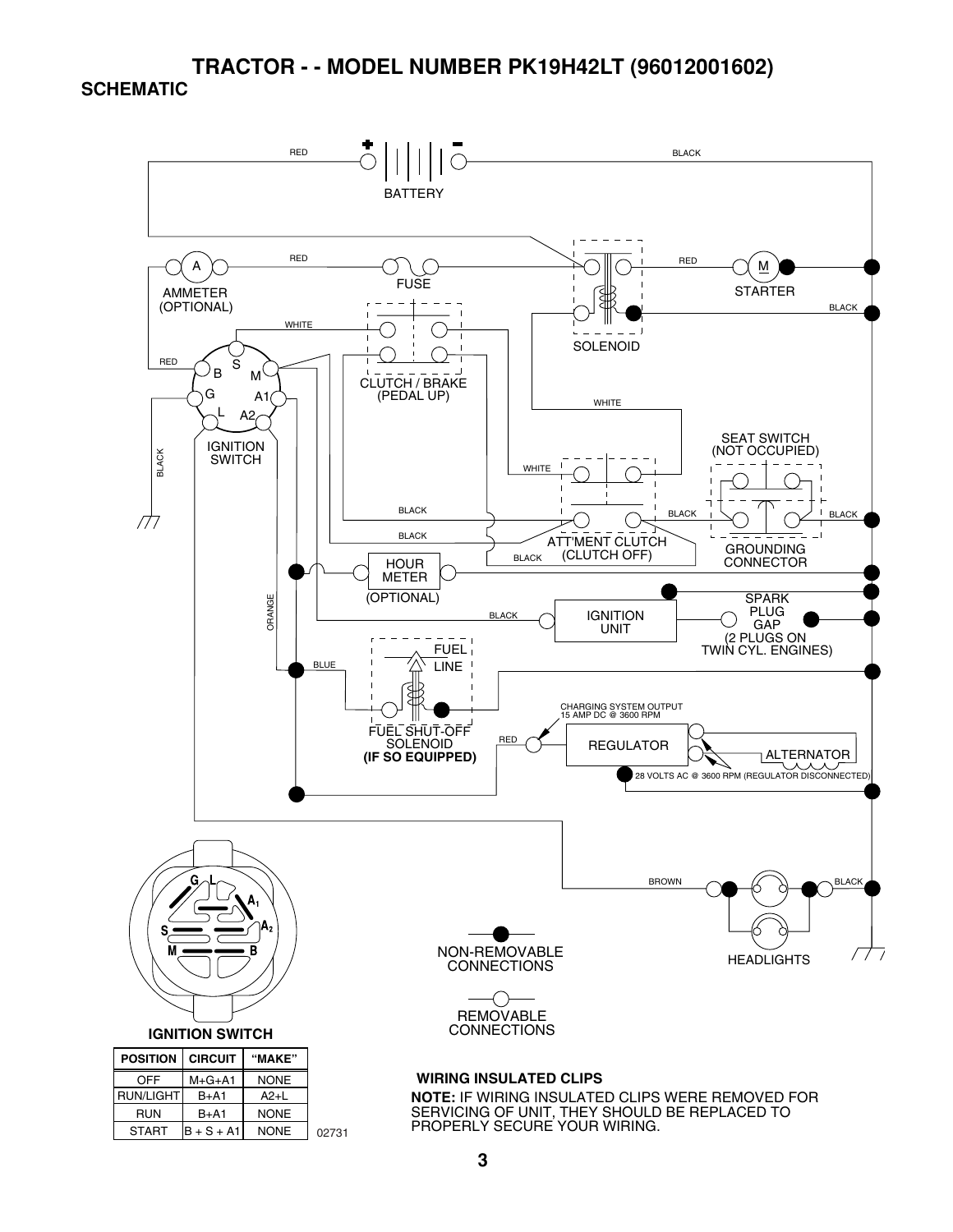**TRACTOR - - MODEL NUMBER PK19H42LT (96012001602) ELECTRICAL** 

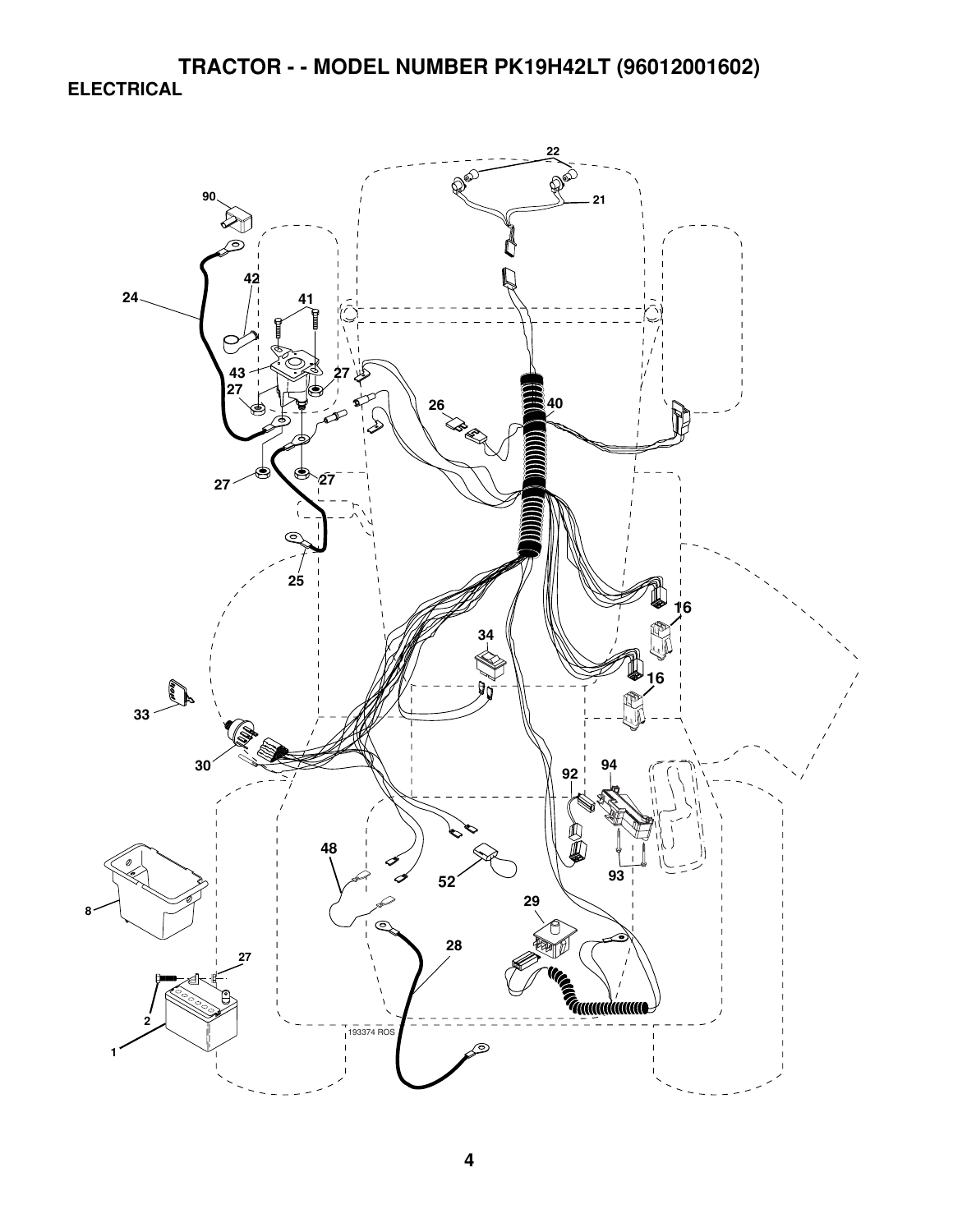| NO.            | <b>KEY PART</b><br>NO. | <b>DESCRIPTION</b>                    |
|----------------|------------------------|---------------------------------------|
| 1              | 144927                 | Battery                               |
| $\overline{c}$ | 74760412               | Bolt Hex Hd 1/4-20 unc x 3/4          |
| 8              | 176689                 | <b>Box Battery</b>                    |
| 16             | 176138                 | Switch Interlock                      |
| 21 —           | 183759                 | Harness Socket Light                  |
| 22             | 4152J                  | Bulb, Light # 1156                    |
| 24 —           | 4799J                  | Cable Battery                         |
| 25             | 146147                 | Cable Battery 6 Ga. Red w/16 wire 44" |
| 26 —           | 175158                 | Fuse                                  |
| 27             | 73510400               | Nut Keps Hex 1/4-20 unc               |
| 28 —           | 4207J                  | Cable Ground 12" Blk 6 Ga.            |
| 29 —           | 192749                 | Switch Seat                           |
| 30 —           | 193350                 | Switch Ign                            |
|                | 33 140401              | Key Ign Molded Generic                |
| 34 —           | 110712X                | Switch Light/Reset                    |
| 40 —           | 193374                 | Harness Ign                           |
|                | 41 71110408            | Bolt Fin Hex 1/4-20 unc x 1/2         |
| 42 —           | 131563                 | Cover Terminal Red                    |
| 43 —           | 178861                 | Solenoid                              |
| 48 —           | 140844                 | Adapter Ammeter                       |
| 52             | 141940                 | Protection Loop                       |
| 90 —           | 180449                 | <b>Cover Terminal</b>                 |
| 92 —           | 193465                 | Harness Pigtail Reverse Switch        |
| 93             | 192540                 | Screw Plastite 10-1/4 x 2.0           |
| 94             | 191834                 | Module Reverse ROS                    |

**NOTE:** All component dimensions given in U.S. inches 1 inch = 25.4 mm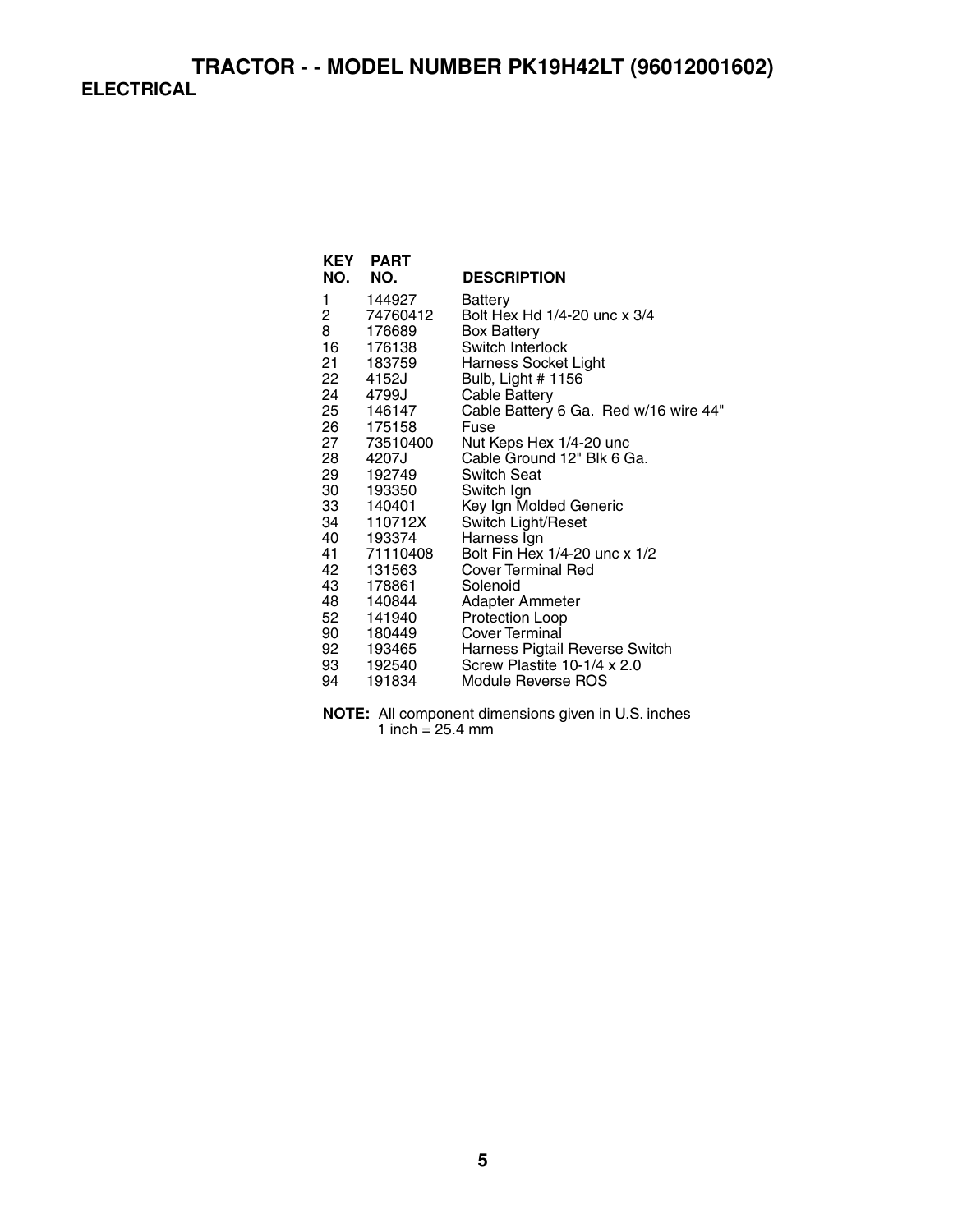**CHASSIS** 

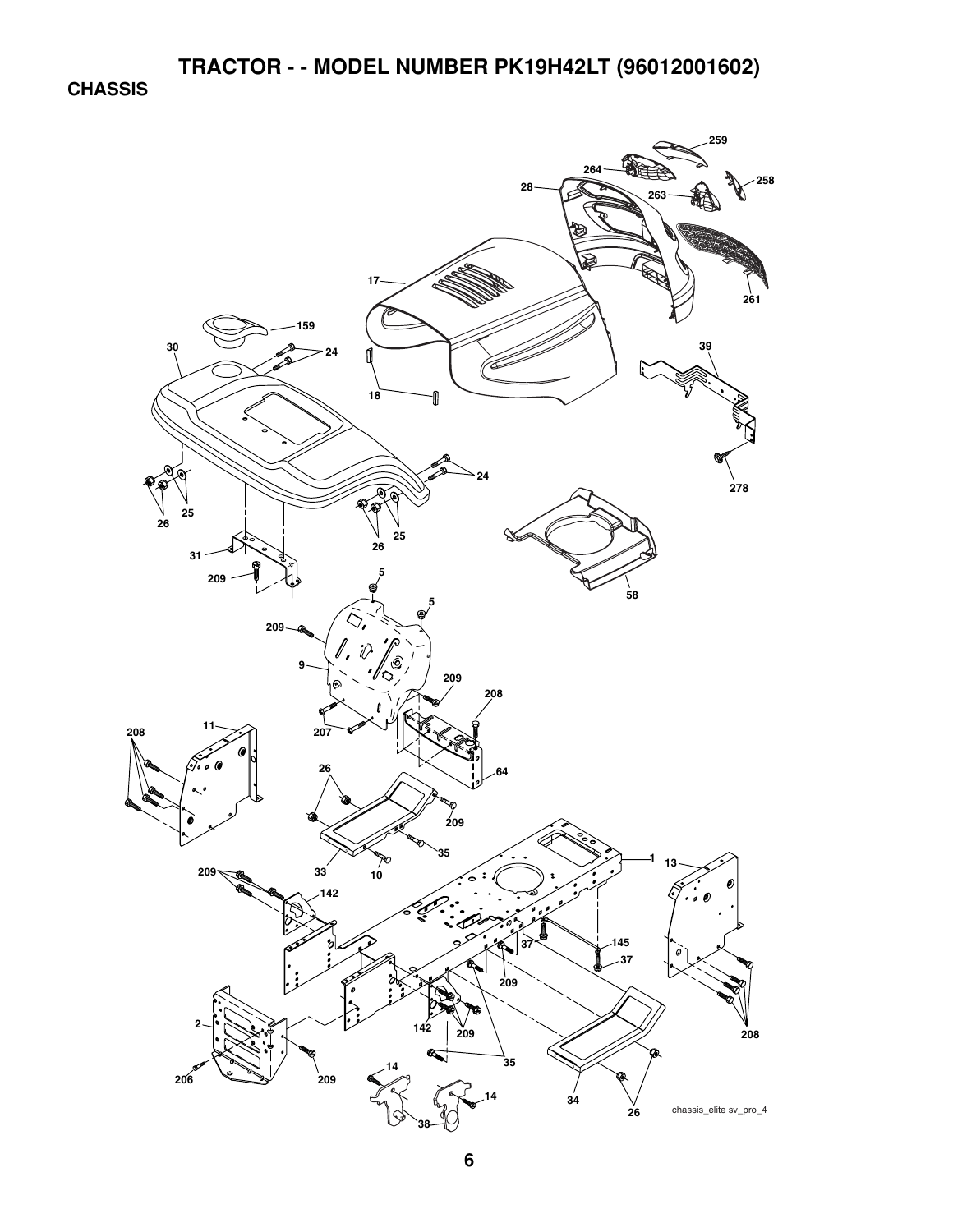**TRACTOR - - MODEL NUMBER PK19H42LT (96012001602)** 

**CHASSIS** 

| <b>KEY</b> | <b>PART</b>                        |                                                                |
|------------|------------------------------------|----------------------------------------------------------------|
| NO.        | NO.                                | <b>DESCRIPTION</b>                                             |
| 1          | 174619                             | Chassis                                                        |
| 2          | 176554                             | Drawbar                                                        |
| 5          | 155272                             | Bumper Hood/Dash                                               |
| 9          | 193510X010 Dash P/L                |                                                                |
| 10         | 72140608                           | Bolt Carriage 3/8-16 x 1                                       |
| 11         | 174996                             | Panel Dash Lh                                                  |
| 13         |                                    | 179174X010 Panel Dash Rh                                       |
| 14         | 17490608                           | Screw Thdrol 3/8-16 x 1/2                                      |
| 17         | 183393X428 Hood                    |                                                                |
| 18         | 184921                             | <b>Bumper Hood</b>                                             |
| 24         | 74780616                           | Bolt Fin Hex 3/8-16 unc x 1 Gr. 5                              |
| 25         | 19131312                           | Washer 13/32 x 3/4 x 12 Ga.                                    |
| 26         | 73800600                           | Nut Lock Hex W/Ins 3/8-16 unc                                  |
| 28         | 183828                             | Grille/Lens Asm (Includes Nos. 258, 259, 261, 263, 264)        |
| 30         | 192528X428 Fender                  |                                                                |
| 31         | 136619                             | <b>Bracket Fender</b>                                          |
| 33         | 179716X428 Footrest LH             |                                                                |
| 34         | 179717X428 Footrest RH             |                                                                |
| 37         | 17490508                           | Screw Thdrol 6/16-18 x 1/2 TYT                                 |
| 38         | 175710                             | <b>Bracket Asm Pivot Mower Rear</b>                            |
| 39         | 174714                             | <b>Bracket Pivot</b>                                           |
| 58         | 184322                             | Duct Air                                                       |
| 64         | 154798                             | Dash Lower STLT                                                |
| 142        | 175702                             | <b>Plate Reinforcement STLT</b>                                |
| 145        | 156524                             | Rod Pivot Chassis/Hood                                         |
| 159        | 169473X428 Cupholder               |                                                                |
| 206        | 170165                             | Bolt Shoulder 5/16-18                                          |
| 207        | 17670508                           | Screw Thdrol 5/16-18 x 1/2                                     |
| 208        | 17670608                           | Screw Thdrol 3/8-16 x 1/2                                      |
| 209<br>258 | 17000612                           | Screw Hexwsh Thdr 3/8-16 x 3/4                                 |
| 259        |                                    | 183835X599 Lens Grille Pro RH<br>183834X599 Lens Grille Pro LH |
| 261        |                                    |                                                                |
| 263        | 183829X428 Insert Grille<br>183833 | <b>Bezel Grille RH</b>                                         |
| 264        | 183832                             | <b>Bezel Grille LH</b>                                         |
| 278        | 191611                             |                                                                |
| $ -$       | 5479J                              | Screw 10 x 3/4 Single Lead Hex<br>Plug BTN BIK                 |
| - -        | 187801                             | <b>Plug Dome Plastic</b>                                       |
|            |                                    |                                                                |
|            |                                    |                                                                |

**NOTE:** All component dimensions given in U.S. inches 1 inch  $= 25.4$  mm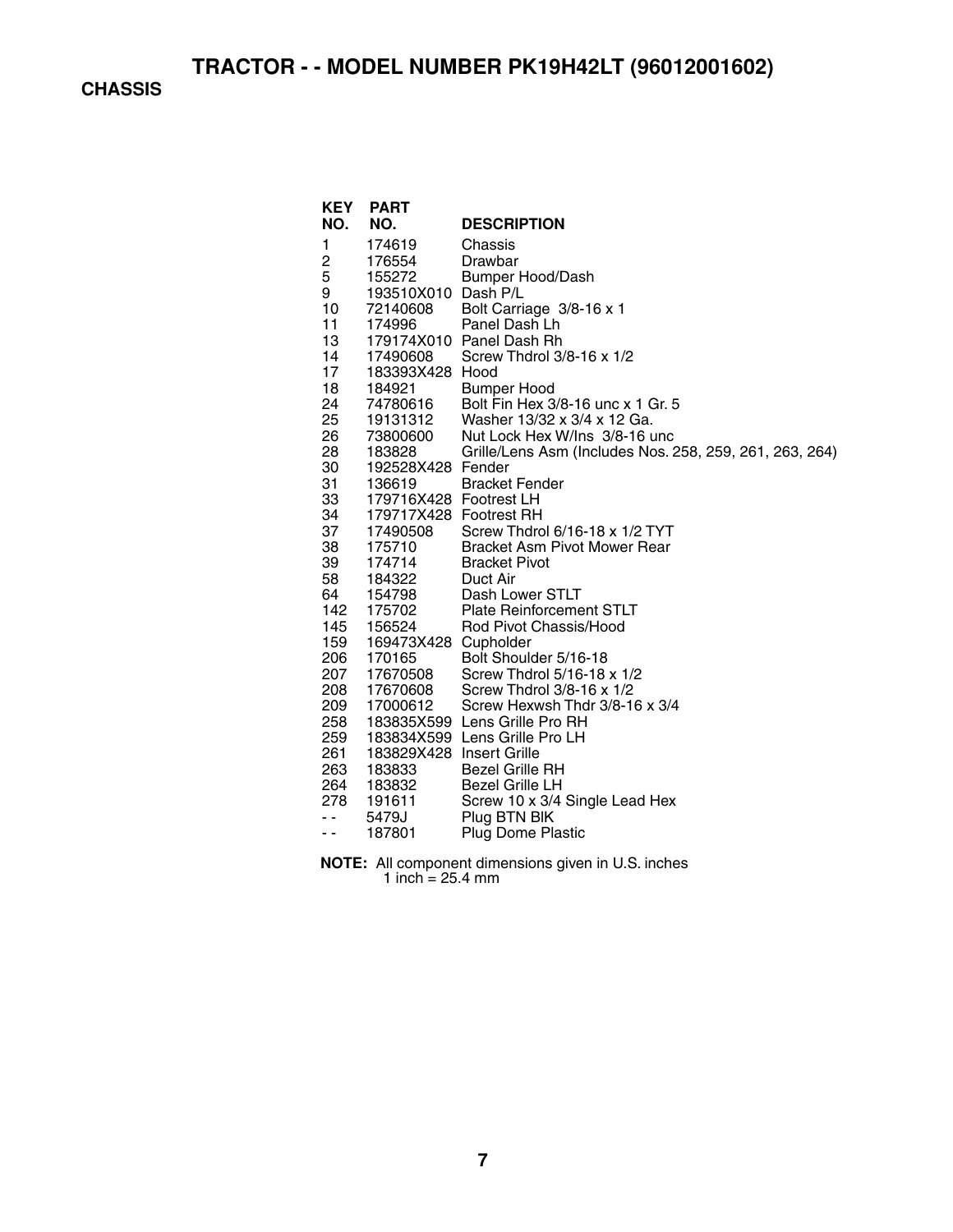**TRACTOR - - MODEL NUMBER PK19H42LT (96012001602)** 

**DRIVE** 

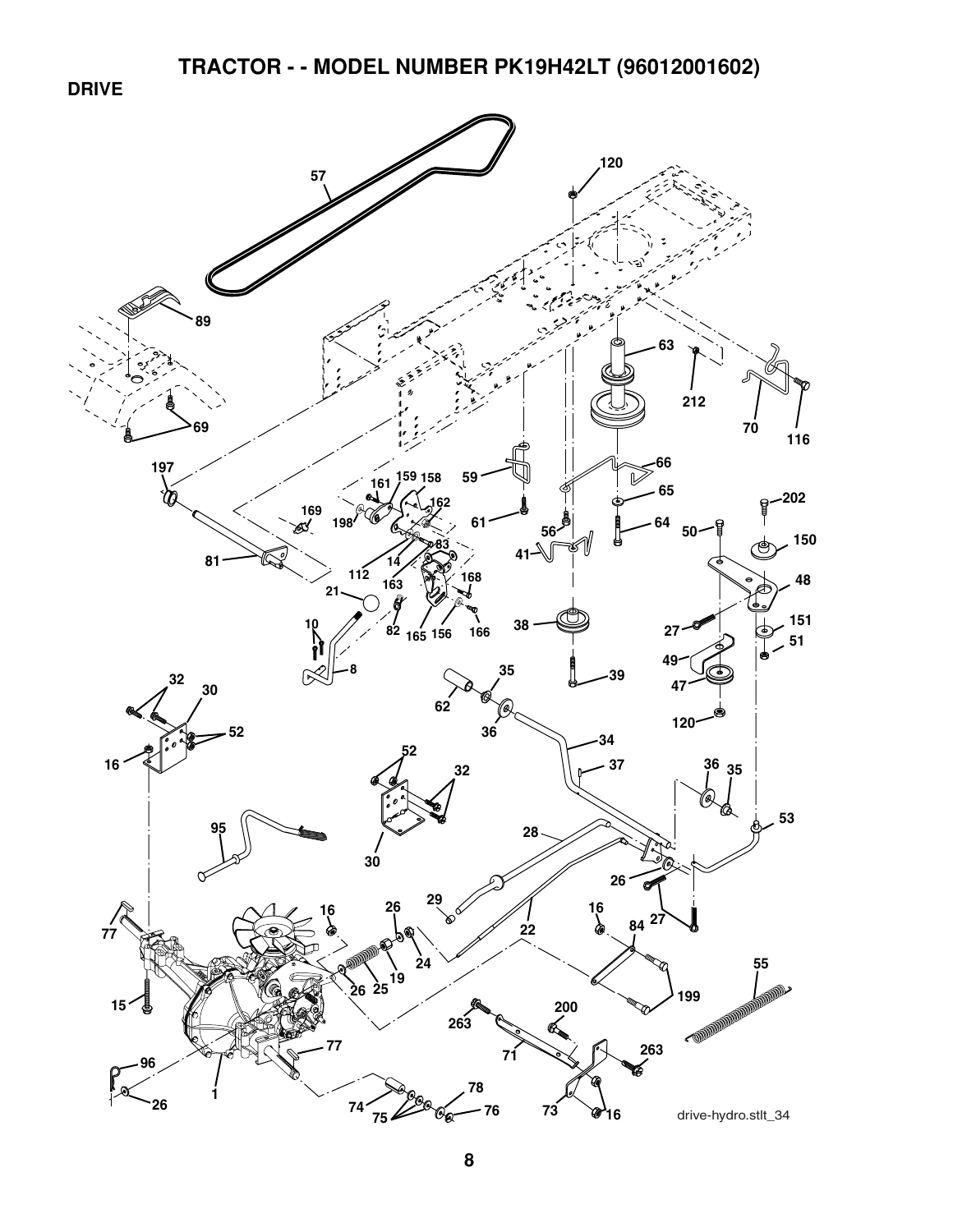# **TRACTOR - - MODEL NUMBER PK19H42LT (96012001602)**

#### **DRIVE**

| KEY<br>NO. | PART<br>NO.       | <b>DESCRIPTION</b>                                                              |
|------------|-------------------|---------------------------------------------------------------------------------|
| 1          |                   | Transaxle Hydro Gear 314-0510<br>(Order Parts From Transaxle Manu-<br>facturer) |
| 8          | 192706            | <b>Rod Shift</b>                                                                |
| 10         | 76020416          | Pin Cotter 1/8 x 1 CAD                                                          |
| 14         | 10040400          | Washer Lock Hvy Helical                                                         |
| 15         | 74490544          | Bolt, Hex FLGHD 5/16-18 Gr. 5                                                   |
| 16         | 73800500          | Nut Lock Hex W/Ins 5/16-18 unc                                                  |
| 19         | 73800600          | Nut Lock Hex W/Wsh 3/8-16 unc                                                   |
| 21         | 140845            | Knob, Round 1/2-13                                                              |
| 22         | 169498            | Rod, Brake Hydro                                                                |
| 24         | 73350600          | Nut                                                                             |
| 25         | 106888X           | Spring, Brake Rod                                                               |
| 26         | 19131316          | Washer                                                                          |
| 27         | 76020412          | Pin Cotter 1/8 x 3/4 CAD.                                                       |
| 28         | 175765            | Rod, Parking Brake                                                              |
| 29         | 71673             | Cap, Parking Brake                                                              |
| 30         | 169592            | Bracket, Transaxle                                                              |
| 32         | 74760512          | Bolt Hex Hd 5/16-18 unc x 3/4                                                   |
| 34         | 175578            | Shaft, Foot Pedal                                                               |
| 35         | 120183X           | Bearing, Nylon<br>Washer                                                        |
| 36<br>37   | 19211616<br>1572H | Pin, Roll                                                                       |
| 38         | 179114            | Pulley, Composite                                                               |
| 39         | 72110622          | Bolt Rdhd 3/8-16 unc x 2-3/4 Gr. 5                                              |
| 41         | 175556            | Keeper, Belt Idler                                                              |
| 47         | 127783            | Pulley, Idler, V-Groove                                                         |
| 48         | 154407            | <b>Bellcrank Clutch Grnd Drv STL</b>                                            |
| 49         | 123205X           | Retainer, Belt                                                                  |
| 50         | 72110612          | Bolt Carr Sh 3/8-16 x 1-1/2 Gr. 5                                               |
| 51         | 73680600          | Nut Crownlock 3/8-16 unc                                                        |
| 52         | 73680500          | Nut Crownlock 5/16-18 unc                                                       |
| 53         | 199652            | Link, Clutch                                                                    |
| 55         | 105709X           | Spring, Return, Clutch                                                          |
| 56         | 17060620          | Screw 3/8-16 x 1-1/4                                                            |
| 57         | 140294            | V-Belt, Ground Drive                                                            |
| 59         | 169691            | Keeper, Center Span                                                             |
| 61         | 17120614          | Screw 3/8-16 x .875                                                             |
| 62         | 8883R             | Cover, Pedal                                                                    |
| 63         | 175410            | Pulley, Engine                                                                  |
| 64         | 173937            | Bolt Hex 7/16-20 x 4 x Gr. 5-1.5 Thr                                            |

| KEY        | <b>PART</b>          |                                                               |
|------------|----------------------|---------------------------------------------------------------|
| NO.        | NO.                  | <b>DESCRIPTION</b>                                            |
| 65         | 10040700             | Washer                                                        |
| 66         | 154778               | Keeper Belt Engine                                            |
| 69         | 142432               | Screw Hex Wsh Hi-Lo 1/4-1/2 unc                               |
| 70         | 134683               | Guide Belt                                                    |
| 71         | 169183               | Strap Torque LH                                               |
| 73         | 169182               | <b>Strap Torque RH</b>                                        |
| 74         | 137057               | Spacer, Axle                                                  |
| 75         | 121749X              | Washer 25/32 x 1-1/4 x 16 Ga.                                 |
| 76         | 12000001             | E-Ring                                                        |
| 77         | 123583X              | Key, Square                                                   |
| 78<br>81   | 121748X<br>165596    | Washer 25/32 x 1-5/8 x 16 Ga.<br>Shaft Asm. Cross Hydro       |
| 82         | 165711               | Spring Torsion T/A                                            |
| 83         | 19171216             | Washer 17/32 x 3/4 x 16 Ga.                                   |
| 84         | 169594               | Link Trans.                                                   |
| 89         | 192056X428           | Console, Shift                                                |
| 95         | 170201               | Disconnect Asm. Rod Bypass                                    |
| 96         | 4497H                | Retainer Spring 1" Zinc/Cad                                   |
| 112        | 19091210             | Washer 9/32 x 3/4 x 10 Ga.                                    |
| 116        | 72140608             | Bolt RDHD SQNK 3/8-16 unc x 1                                 |
| 120        | 73900600             | Nut Lock Flg 3/8-16 unc                                       |
| 150        | 175456               | <b>Spacer Retainer</b>                                        |
| 151        | 19133210             | Washer 13/32 x 2 x 10 Ga.                                     |
| 156        | 166002               | Washer Srrted 5/16 ID x 1.125                                 |
| 158        | 165589               | <b>Bracket Shift Mount</b>                                    |
| 159        | 183900               | Hub Shift                                                     |
| 161<br>162 | 72140406<br>73680400 | Bolt Rdhd Sqnk 1/4-20 x 3/4 Gr. 5<br>Nut Crownlock 1/4-20 unc |
| 163        | 74780416             | Bolt Hex Fin 1/4-20 unc x 1 Gr. 5                             |
| 165        | 165623               | <b>Bracket Pivot Lever</b>                                    |
| 166        | 17490510             | Screw 5/16-18 x 5/8                                           |
| 168        | 165492               | 561. Bolt Shoulder 5/16-18 x                                  |
| 169        | 165580               | Plate Fastening Lt                                            |
| 197        | 169613               | Nyliner Snap-In 5/8" ID                                       |
| 198        | 169593               | 105. Washer Nyl 7/8 ID x                                      |
| 199        | 169612               | <b>Bolt Shoulder</b>                                          |
| 200        | 72140508             | Bolt Carr. 5/16-18 x 1                                        |
| 202        | 72110614             | Bolt Carr Sh 3/8-16 x 1-3/4 Gr. 5                             |
| 212        | 145212               | Nut Hex flange Lock                                           |
| 263        | 17000612             | Screw Hex Wsh Thdr 3/8-16 x 3/4                               |

**NOTE:** All component dimensions given in U.S. inches 1 inch = 25.4 mm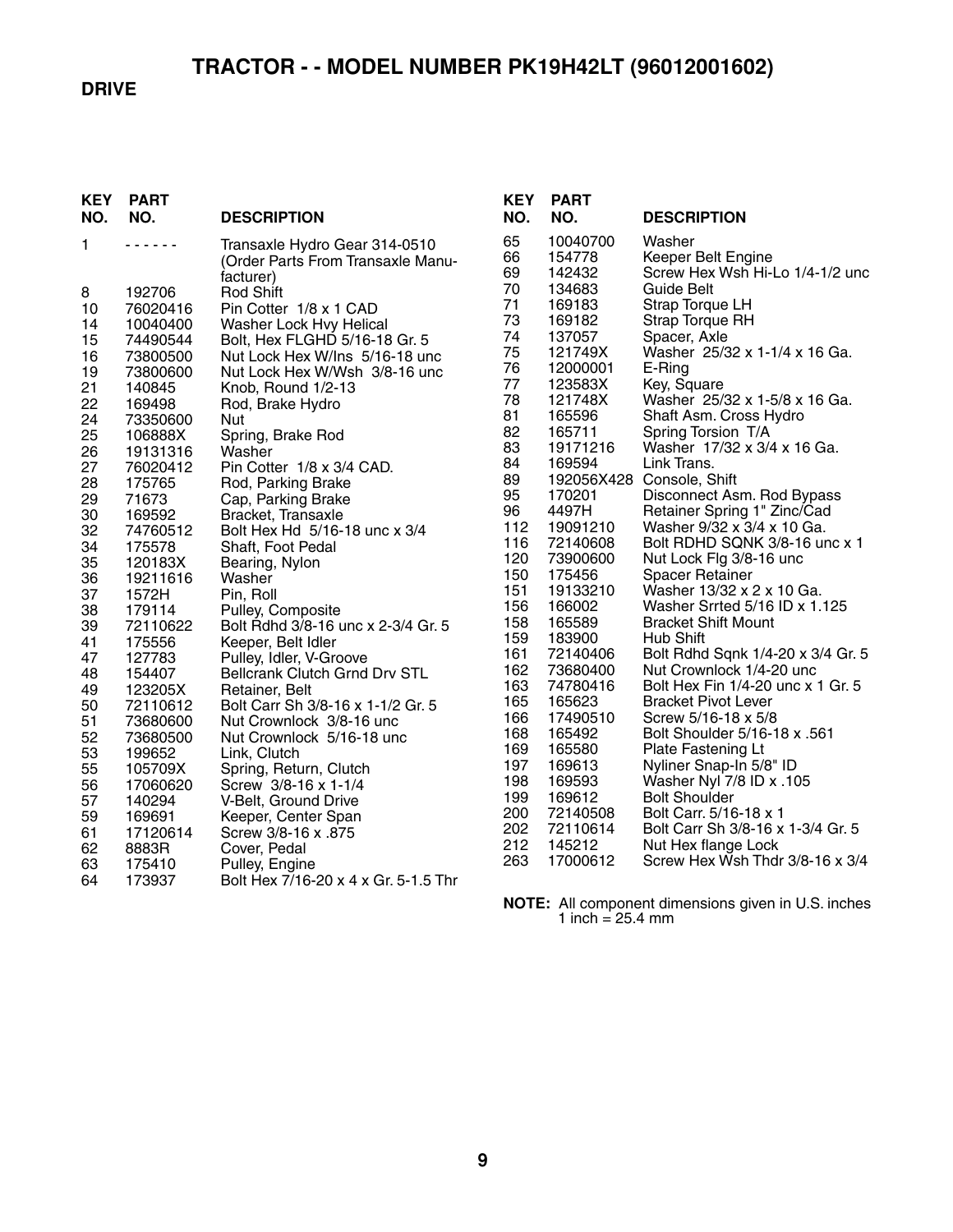#### **TRACTOR - - MODEL NUMBER PK19H42LT (96012001602) STEERING ASSEMBLY**



steering\_pl.lt\_57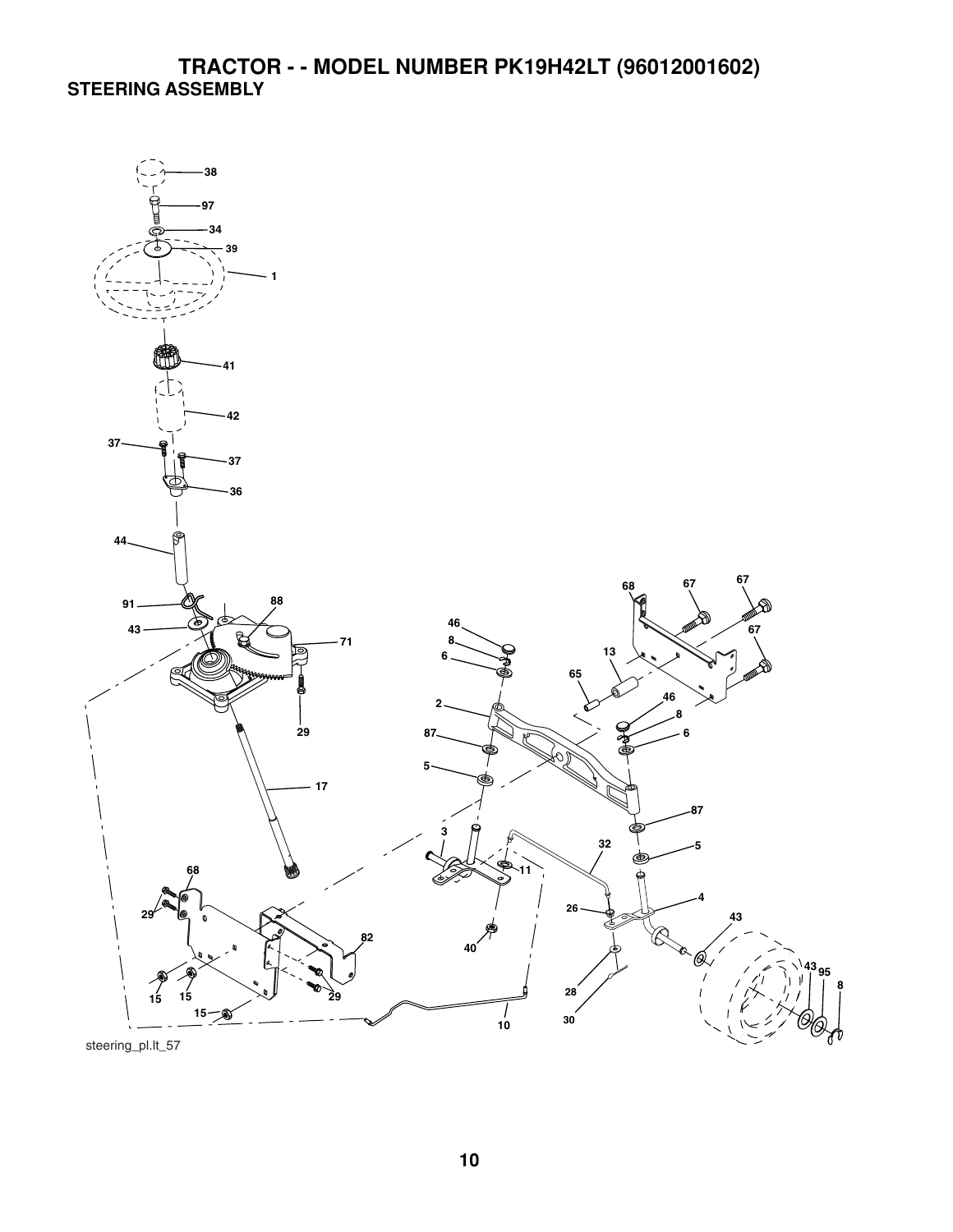**TRACTOR - - MODEL NUMBER PK19H42LT (96012001602) STEERING ASSEMBLY** 

| <b>KEY</b><br>NO. | <b>PART</b><br>NO.   | <b>DESCRIPTION</b>                                                 |
|-------------------|----------------------|--------------------------------------------------------------------|
| 1                 |                      | 186093X428 Wheel Steering                                          |
| $\overline{c}$    | 184706               | Axle Asm Cast Iron LT                                              |
| 3                 | 169840               | Spindle Asm LH                                                     |
| 4                 | 169839               | Spindle Asm RH                                                     |
| 5                 | 6266H                | <b>Bearing Race Thrust Harden</b>                                  |
| 6                 | 121748X              | Washer 25/32 x 1-5/8 x 16 Ga.                                      |
| 8                 | 12000029             | Ring Klip #t5304-75                                                |
| 10<br>11          | 175121               | Link Drag<br>Washer Lock Hvy Hlcl Spr 3/8                          |
| 13                | 10040600<br>136518   | Spacer Brg Axle Front                                              |
| 15                | 145212               | Nut Hex Flange Lock                                                |
| 17                | 190753               | Shaft Asm Steering                                                 |
| 26                | 126847X              | <b>Bushing Link Drag</b>                                           |
| 28                | 19131416             | Washer 13/32 x 7/8 x 16 Ga.                                        |
| 29                | 17000612             | Screw 3/8-16 x .75                                                 |
| 30                | 76020412             | Pin Cotter 1/8 x 3/4                                               |
| 32                | 192757               | <b>Rod Tie</b>                                                     |
| 34                | 10040500             | Washer Lock Hvy Hlcl Spr. 5/16                                     |
| 36                | 155099               | <b>Bushing Strg</b>                                                |
| 37                | 152927               | Screw                                                              |
| 38                | 186095X428           | Insert Cap Strg Wh<br>Washer 11/32 ID x 2-3/8 OD x 12 Ga.          |
| 39<br>40          | 19113812<br>73540600 | Crownlock nut                                                      |
| 41                | 186737               | <b>Adaptor Wheel Strg</b>                                          |
| 42                | 145054X428           | Boot Steering Dash                                                 |
| 43                | 121749X              | Washer 25/32 x 1 1/4 x 16 Ga.                                      |
| 44                | 190752               | <b>Extension Steering Shaft</b>                                    |
| 46                | 121232X              | Cap Spindle Fr Top Blk                                             |
| 65                | 160367               | <b>Spacer Brace Axle</b>                                           |
| 67                | 72110618             | Bolt RDHD SQNK 3/8-16 x 2 1/4                                      |
| 71                | 175146               | <b>Steering Asm</b>                                                |
| 68                | 169827               | Axle, Brace                                                        |
| 82                | 169835               | Bracket Susp Chassis Front<br>Washer Flat .781 x 1-1/2 x .14       |
| 87                | 173966               |                                                                    |
| 88                | 175118               | Bolt Shoulder 7/16-20 unc                                          |
| 91<br>95          | 175553               | <b>Clip Steering</b>                                               |
| 97                | 188967<br>74780564   | Washer Harden .739 x 1.637 x .060<br>Bolt 5/16-18 unc x 4" L Gr. 5 |
|                   |                      |                                                                    |

**NOTE:** All component dimensions given in U.S. inches 1 inch =  $25.4 \, \text{mm}$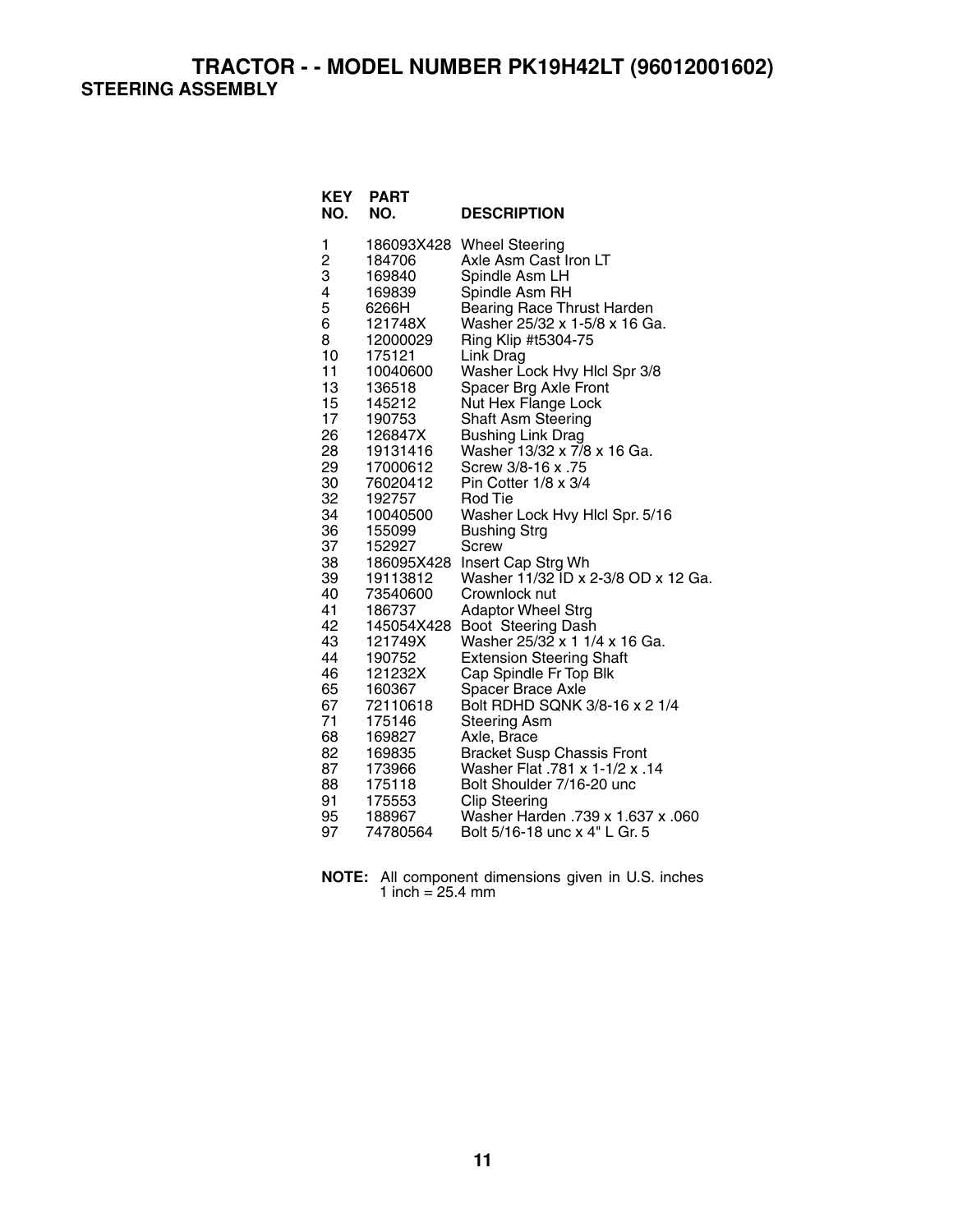## **TRACTOR - - MODEL NUMBER PK19H42LT (96012001602) SEAT ASSEMBLY**



seat\_lt.knob\_13

| <b>KEY</b><br>NO. | <b>PART</b><br>NO. | <b>DESCRIPTION</b>             | <b>KEY</b><br>NO. | <b>PART</b><br>NO.         | <b>DESCRIPTION</b>                                  |
|-------------------|--------------------|--------------------------------|-------------------|----------------------------|-----------------------------------------------------|
|                   | 188720             | Seat                           | 13                | 121248X                    | Bushing Snap Blk Nyl 50 ld                          |
| $\mathbf{2}$      | 140551             | Bracket Pivot Seat 8 720       | 14                | 72050412                   | Bolt Rdhd Sqnk 1/4-20 x 1-1/2                       |
| 3                 | 71110616           | Bolt Fin Hex 3/8-16 unc x 1    | 15                | 134300                     | Spacer Split 28x 88                                 |
| 4                 | 19131610           | Washer 13/32 x 1 x 10 Ga.      | 16                | 121250X                    | Spring Cprsn                                        |
| 5                 | 145006             | Clip Push-In                   | 17                | 123976X                    | Nut Lock 1/4 Lge Flg Gr. 5 Zinc                     |
| 6                 | 73800600           | Nut Hex w/lns. 3/8-16 unc      | 21                | 171852                     | Bolt Shoulder 5/16-18 unc                           |
| 7                 | 124181X            | Spring Seat Cprsn 2 250 Blk Zi | 22                | 73800500                   | Nut Hex Lock W/Ins 5/16-18                          |
| 8                 | 17000616           | Screw 3/8-16 x 1.5 Smgml       | 24                | 19171912                   | Washer 17/32 x 1-3/16 x 12 Ga.                      |
| 9                 | 19131614           | Washer 13/32 x 1 x 14 Ga.      | 25                | 127018X                    | Bolt Shoulder 5/16-18 x 62                          |
| 10                | 182493             | Pan Seat                       |                   |                            |                                                     |
| 11                | 166369             | Knob Seat                      |                   |                            | NOTE: All component dimensions given in U.S. inches |
| 12                | 174648             | <b>Bracket Mounting Switch</b> |                   | 1 inch = $25.4 \text{ mm}$ |                                                     |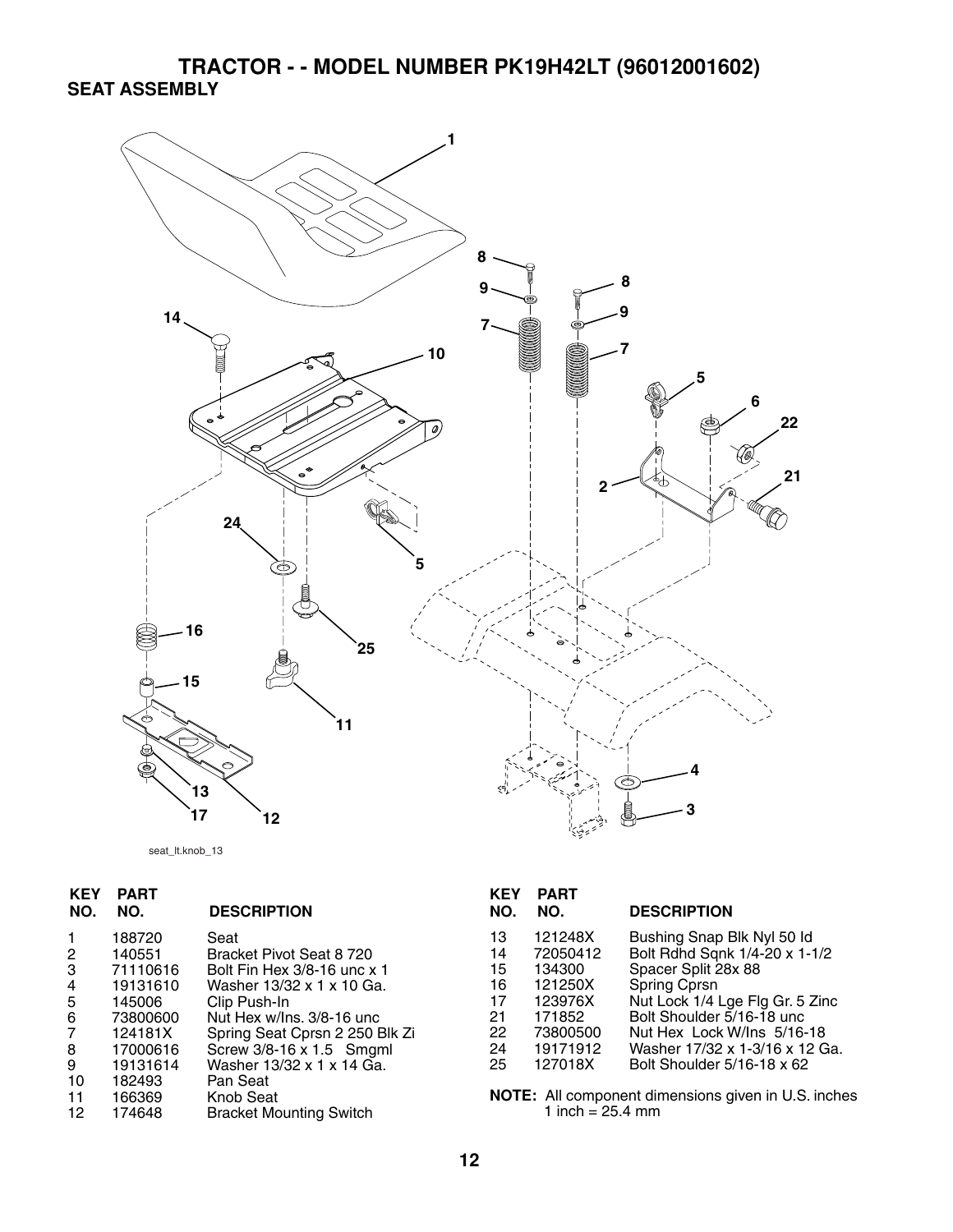**ENGINE** 



| <b>KEY</b><br>NO.                                                 | <b>PART</b><br>NO.                                                                                      | <b>DESCRIPTION</b>                                                                                                                                                                                                                                                                              |    | <b>KEY</b><br>NO.                                   | <b>PART</b><br>NO.                                                                                          | <b>DESCRIPTION</b>                                                                                                                                                                                                                                                                                                                                                          |
|-------------------------------------------------------------------|---------------------------------------------------------------------------------------------------------|-------------------------------------------------------------------------------------------------------------------------------------------------------------------------------------------------------------------------------------------------------------------------------------------------|----|-----------------------------------------------------|-------------------------------------------------------------------------------------------------------------|-----------------------------------------------------------------------------------------------------------------------------------------------------------------------------------------------------------------------------------------------------------------------------------------------------------------------------------------------------------------------------|
| $\overline{c}$<br>3<br>4<br>8<br>13<br>14<br>23<br>29<br>31<br>32 | 170805<br>17720408<br>.<br>188655<br>171877<br>185909<br>148456<br>169837<br>137180<br>185534<br>140527 | Control, Throttle<br>Screw Hex Thd Cut 1/4-20 x 1/2<br>Engine Kohler Model SV590<br>(Order Parts from Engine Mfg.)<br><b>Muffler</b><br>Bolt 5/16-18 unc x 3/4 w/Sems<br><b>Muffler Gasket</b><br>Tube Oil Drain<br>Shield, Browning/Debris Guard<br>Arrester, Spark<br>Tank, Fuel<br>Cap, Fuel |    | 45<br>46<br>81<br>105<br>116<br>117<br><b>NOTE:</b> | 17000612<br>19091416<br>73510400<br>17120616<br>184362<br>188654<br>1 inch = $25.4$ mm<br>Briggs & Stratton | Screw Hex Wsh Thdrol 3/8-16 x 3/4<br>Washer 9/32 x 7/8 x 16 Ga.<br>Nut Keps Hex 1/4-20 unc<br>Screw 3/8-16 x 1 Smgml Tap/R<br>Nut Hex Flange Toplock M8-1.25<br><b>Tube Exhaust</b><br>All component dimensions given in U.S. inches<br>For engine service and replacement parts, call the toll free<br>number for your engine manufacturer listed below:<br>1-800-233-3723 |
| 33<br>37<br>38<br>44                                              | 123487X<br>137040<br>181654<br>17670412                                                                 | Clamp, Hose Blk<br>Line, Fuel<br>Plug Drain Oil Easy<br>Screw Hex Wsh Thdrol 1/4-20 x 3/4                                                                                                                                                                                                       | 13 | Kohler Co.<br>Kawasaki                              | <b>Tecumseh Products</b><br>Honda Engines                                                                   | 1-800-544-2444<br>1-800-558-5402<br>1-800-426-7701<br>1-949-460-5688                                                                                                                                                                                                                                                                                                        |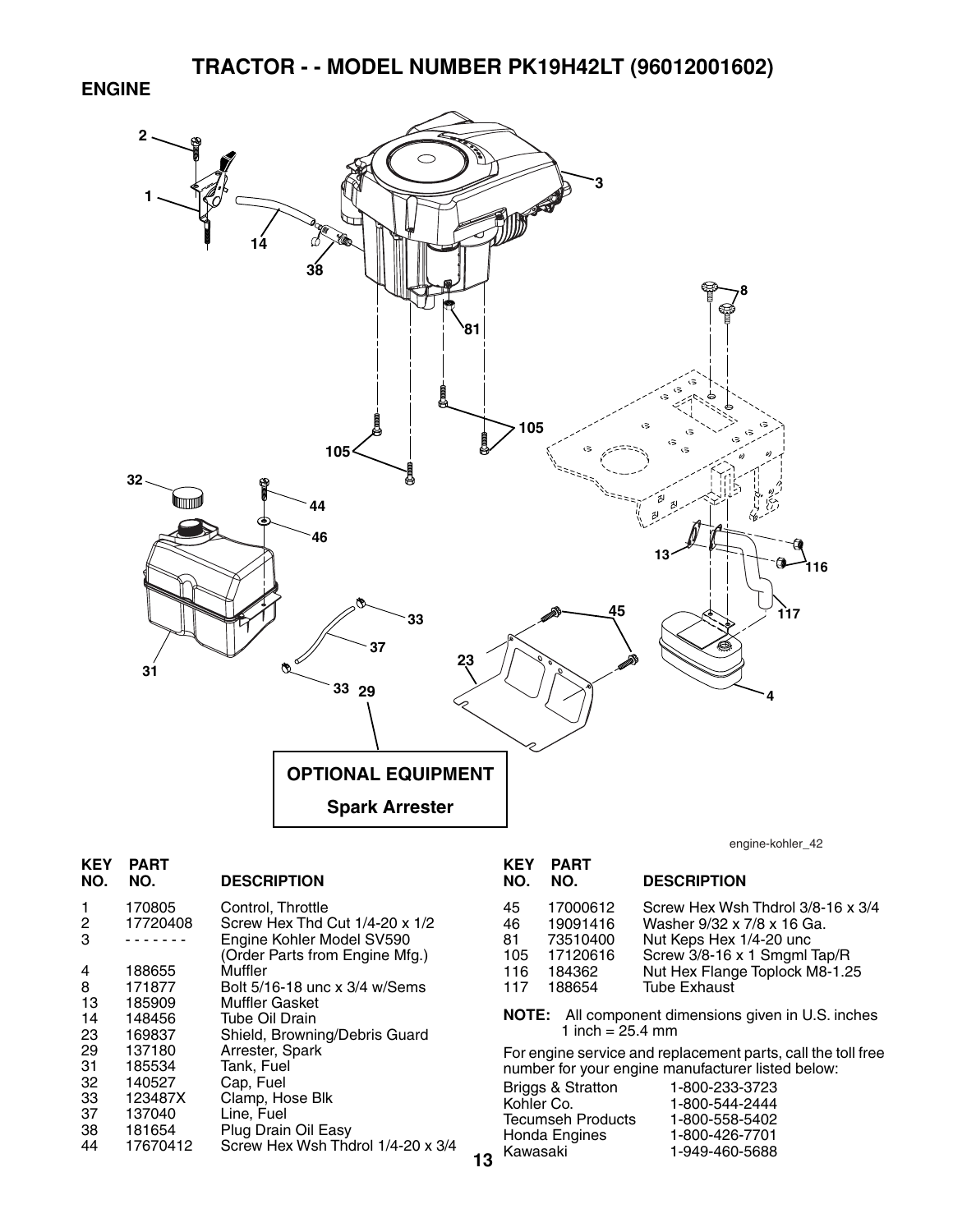**TRACTOR - - MODEL NUMBER PK19H42LT (96012001602) MOWER DECK** 

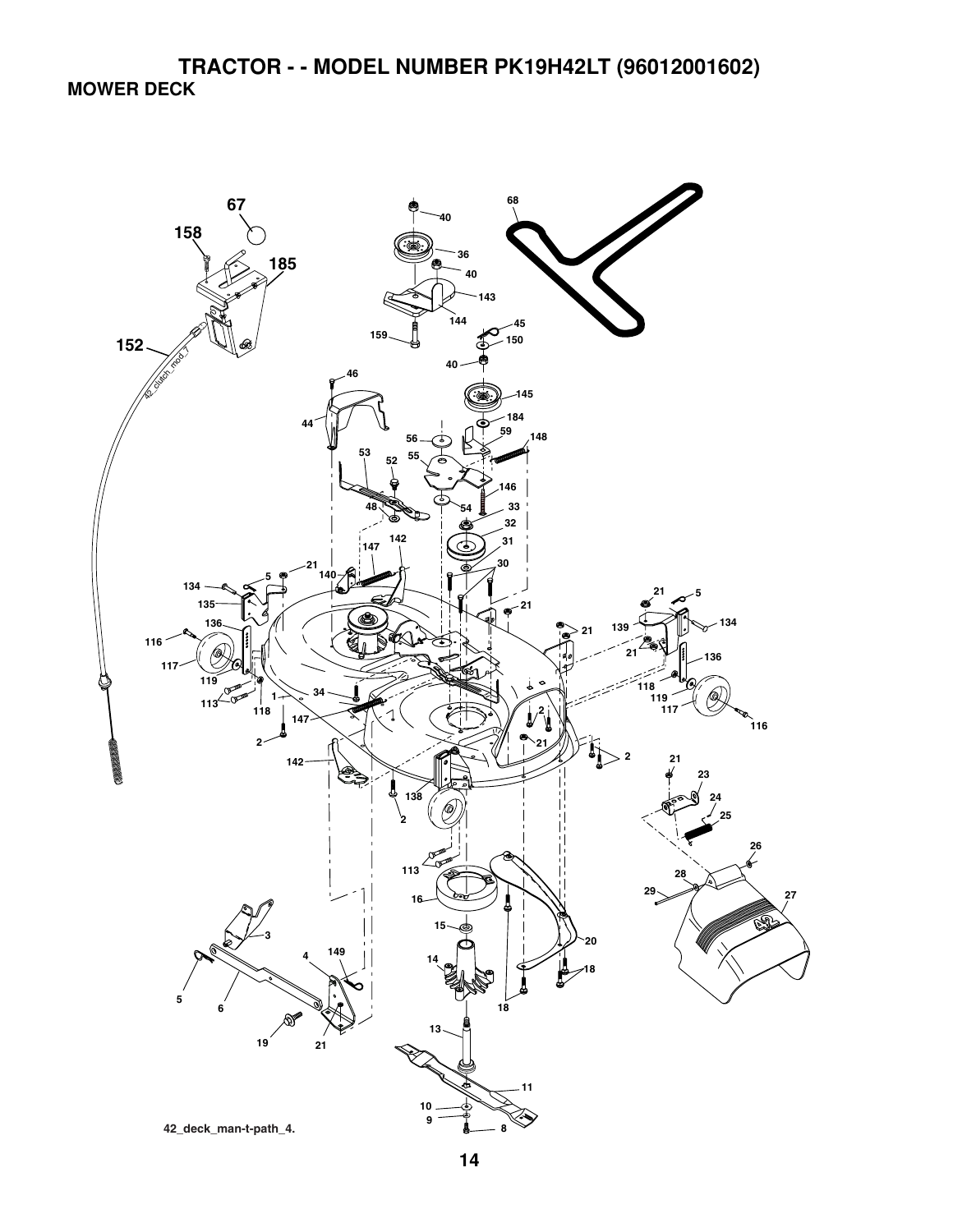#### **TRACTOR - - MODEL NUMBER PK19H42LT (96012001602) MOWER DECK**

#### **KEY PART NO. NO. DESCRIPTION KEY PART NO. NO. DESCRIPTION** 1 182032X421 Mower Deck Assembly, 42" 2 72140506 Bolt 3 138017 Bracket Asm Fr. Sway Bar 3/42 4 165460 Bracket Asm Deck 42" Sway Bar 5 4939M Retainer Spring<br>6 178024 Bar Sway Deck Bar Sway Deck 8 850857 Bolt 3/8-24 x 1.25 Gr. 8 patched 9 10030600 Washer, Lock Washer, Hardened (The following Blades are available)<br>11 138971 Blade Mower 42" Hi-Lift Blade Mower 42" Hi-Lift (for bagging and discharging)<br>- 134149 Blade, Mulching 42" Std Blade, Mulching 42" Std (for mulching mowers only)<br>139775 Blade Mulching 42" Premium - - 139775 Blade Mulching 42" Premium (For better wear when mulching) 13 137645 Shaft Assembly, Mandrel, Vented 14 128774 Housing, Mandrel, Vented<br>15 110485X Bearing, Ball, Mandrel 110485X Bearing, Ball, Mandrel<br>174493 Stripper, Mandrel Deck 16 174493 Stripper, Mandrel Deck<br>18 72140505 Bolt. Carriage 5/16-18 18 72140505 Bolt, Carriage 5/16-18 x 5/8 19 132827 Bolt, Shoulder<br>20 159770 Baffle. Vortex 20 159770 Baffle, Vortex<br>21 73680500 Nut 73680500 23 177563 Bracket, Deflector Mower 42"<br>24 105304X Cap, Sleeve 80 x 112 Blk Mc 24 105304X Cap, Sleeve 80 x 112 Blk Mower<br>25 123713X Spring, Torsion, Deflector 2 52 25 123713X Spring, Torsion, Deflector 2 52<br>26 110452X Nut. Push Phos & Oil 26 110452X Nut, Push Phos & Oil 130968X428 Shield, Deflector 42" Blk 28 19111016 Washer 11/32 x 5/8 x 16 Ga. 29 131491 Rod, Hinge 42" 6 75 W/G 173984 Screw Thdrol<br>187690 Washer, Spac 31 187690 Washer, Spacer Mower Vented 32 173436 Pulley, Mandrel 33 178342 Nut, Toplock 34 72110612 Bolt Carr SH 3/8-16 x 1-1/2 Gr.5 36 173438 Pulley, Idler, Flat 40 73900600 Nut Lock 3/8-16 44 140088 Guard, Mandrel, LH<br>45 4497H Retainer 45 4497H Retainer Screw, Thdrol 1/4-20 x 5/8 T 48 133944 Washer, Hardened 52 139888 Bolt, Shoulder 5/16-18 unc 53 184907 Arm Assembly, Pad, Brake<br>54 178515 Washer, Hardened 54 178515 Washer, Hardened<br>55 155046 Arm. Idler 55 155046 Arm, Idler 56 122052X Spacer, Retainer 59 141043 Guard TUV Idler<br>67 171598 Knob Round 67 171598 Knob Round 144959 V-Belt, 42" Mower<br>17000512 Screw 5/16-18 x 3 113 17000512 Screw 5/16-18 x 3/4<br>116 4898H Bolt. Shoulder 116 4898H Bolt, Shoulder<br>117 188606 Wheel, Gauge 117 188606 Wheel, Gauge 118 73930600 Nut Centerlock 3/8-16 Washer  $3/8 \times 7/8 \times 14$  Ga. 134 156941 Pin Head Rivet 135 159765X421 Bracket Asm. Whl Ga. R LH<br>136 155986 Bar Adjusting Gauge Wheel 136 155986 Bar Adjusting Gauge Wheel 138 159763X421 Bracket Asm Whl Ga. R RH 139 159767X421 Bracket Asm. Whl Ga. F RH 140 159768X421 Bracket Asm Whl Ga. F LH 142 165890 Arm Spring Brake Mower<br>143 157109 Bracket Arm Idler 42" Bracket Arm Idler 42" 144 173441 Keeper Belt 42" Clutch Cable<br>145 173437 Pulley Idler Flat 145 173437 Pulley Idler Flat 146 173443 Bolt Carriage Idler<br>147 131335 Spring Extension 147 131335 Spring Extension<br>148 169022 Spring Return Idl 148 169022 Spring Return Idler 149 165898 Retainer Spring Yellow<br>150 19091210 Washer 9/32 x 3/4 x 10 150 19091210 Washer 9/32 x 3/4 x 10 Ga. Clutch Cable 42" 158 17720408 Screw Hex Thd Cut 1/4-20 x 1/2 159 72140614 Bolt Rdhd Sqn 3/8-16 unc x 1-3/4 184 19131410 Washer 13/32 x 7/8 x 10 Ga. 188234 Head Asm Cable Clutch<br>130794 Mandrel Assembly (Inclu - 130794 Mandrel Assembly (Includes Housing Shaft and Shaft Hardware Only - Pulley Not Included) 184563 Replacement Mower, Complete **NOTE:** All component dimensions given in U.S. inches 1 inch  $= 25.4$  mm